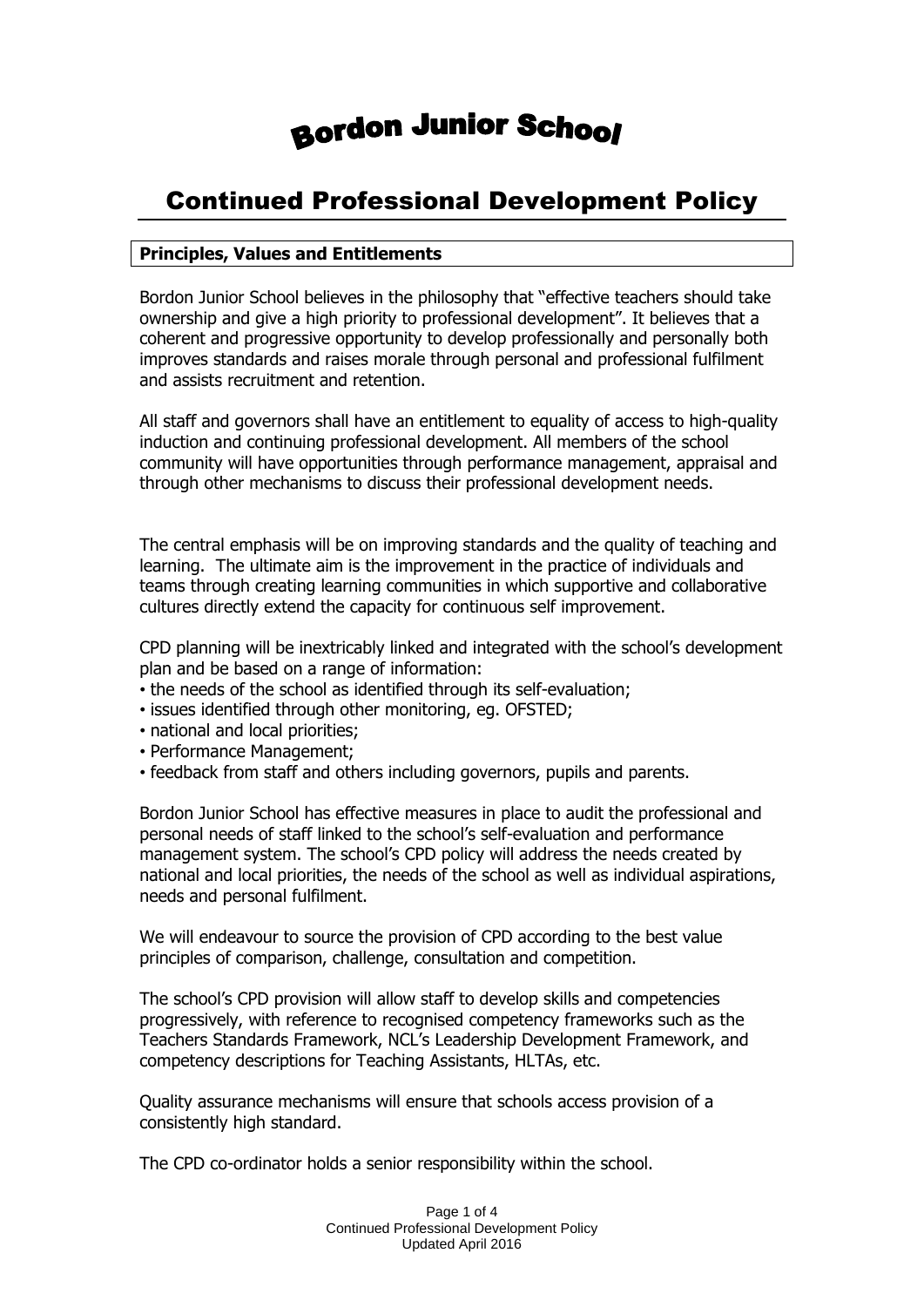The school will:

- interpret CPD in a broad sense, operating on the principle of "fitness for purpose"
- support accreditation of the professional development of staff
- disseminate good and successful CPD practice that supports and improves teaching and learning.

CPD processes will be designed to widen participation, maximise inclusion and minimise bureaucracy.

The school will participate in initiatives and projects which can be shown to have a positive impact on staff development, represent good value for money and can be accommodated within the constraints of the school.

#### **Leadership and Management of CPD**

At Bordon Junior School the Head teacher is responsible for co-ordination of CPD and will;

- receive training as appropriate in order to fulfil this role effectively and attend useful providers sessions
- be responsible for identifying the school's CPD needs and those of the staff working within it
- be responsible annually for discussing with the governing body the main CPD priorities and the likely budgetary implications of addressing these needs.
- advise on issues such as the benefits of service agreements with appropriate providers.
- provide the governing body with an annual report on the provision and impact of CPD.

There should be robust, transparent arrangements for accessing CPD that are known to all staff.

There will be arrangements for annual discussions between staff and the CPD Coordinator to discuss the following within the context of school priorities:

- needs and aspirations;
- methods of accessing CPD provision including appropriate funding;
- accreditation opportunities;
- ways of disseminating the training.

Where appropriate, this will be combined with the Performance Management process.

### **Planning for Effective CPD**

The school arrangements for CPD need to balance the judicious use of resources with the range of aspirations and interests within staff. The following criteria will be used to inform the decision making process to achieve such a balance. CPD opportunities will be rated more highly when they:

- a) meet identified individual, school or national development priorities;
- b) are based on good practice in development activity and in teaching and learning;
- c) help raise standards of pupils' achievements;
- d) respect cultural diversity;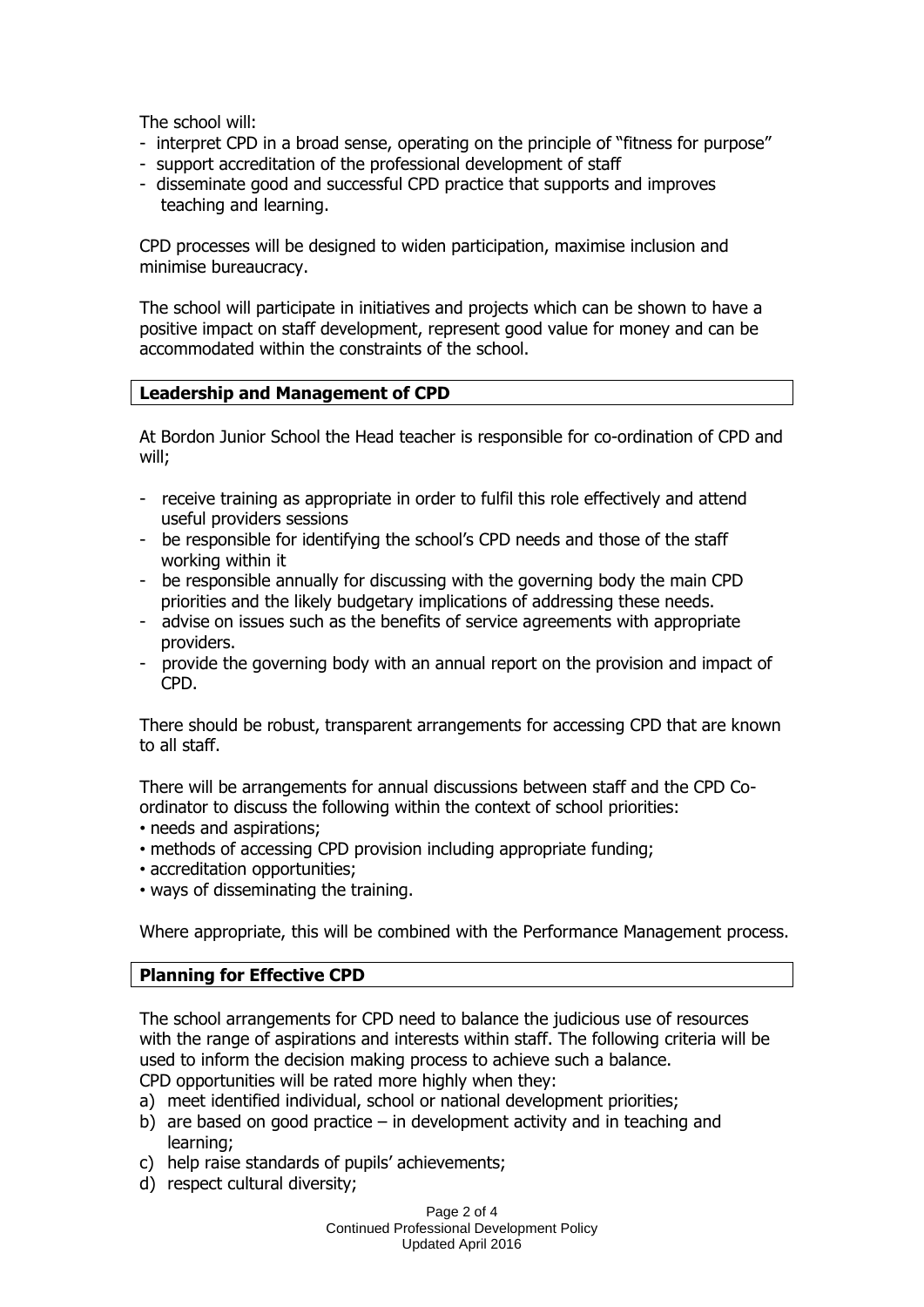- e) are provided by those with the necessary experience, expertise and skills;
- f) are planned systematically and follow the agreed programme except when dealing with emerging issues;
- g) are based, where appropriate, on relevant standards;
- h) are based on current research and inspection evidence;
- i) make effective use of resources, particularly ICT;
- j) are provided in accommodation which is fit for purpose with appropriate equipment;
- k) provide value for money;
- l) have effective monitoring and evaluation systems including seeking out and acting on user feedback to inform the quality of provision.

#### **Supporting a range of CPD activities**

The school will support a wide portfolio of CPD approaches in an effort to match preferred learning styles of staff and to maximise the impact on learning and teaching within the school. These CPD approaches will include:

- attendance at a course or conference;
- in-school training using the expertise available within the school, eg. team teaching, skills in classroom observation, sharing existing expertise;
- school-based work through accessing an external consultant/adviser or relevant expert such as an advanced skills or lead teacher, master classes, model and demonstration lessons;
- school visit to observe or participate in good and successful practice, eg. visit to a school or subject area with similar circumstances, a beacon school;
- secondments, eg. with a regional or national organisation, an exchange or placement, eg. with another teacher, school, higher education, industry, international exchange, involvement with governing body;
- opportunities to participate in award bearing work from higher education or other providers such as NCL;
- research opportunities, eg. a best practice research scholarship;
- distance learning, eg. relevant resources, training videos, reflection, simulation;
- practical experience, eg. national test or exam marking experience, opportunities to present a paper, contribute to a training programme, co-ordinating or supporting a learning forum or network, involvement in local and national networks;
- job enrichment/enlargement, eg. a higher level of responsibility;
- front line working in someone else's job, job sharing, acting roles, job rotation, shadowing;
- producing documentation or resources such as a personal development plan, teaching materials, assessment package, ICT or video programme;
- coaching and mentoring receiving or acting in these roles, acting as or receiving the support of a critical friend, team building activity;
- partnerships, eg. with a colleague, group, subject, phase, activity or school-based; team meetings and activities such as joint planning, observation or standardisation, special project working group, involvement in School Improvement Partnership Network, Network Learning Community;
- creating an improved learning environment within the school.